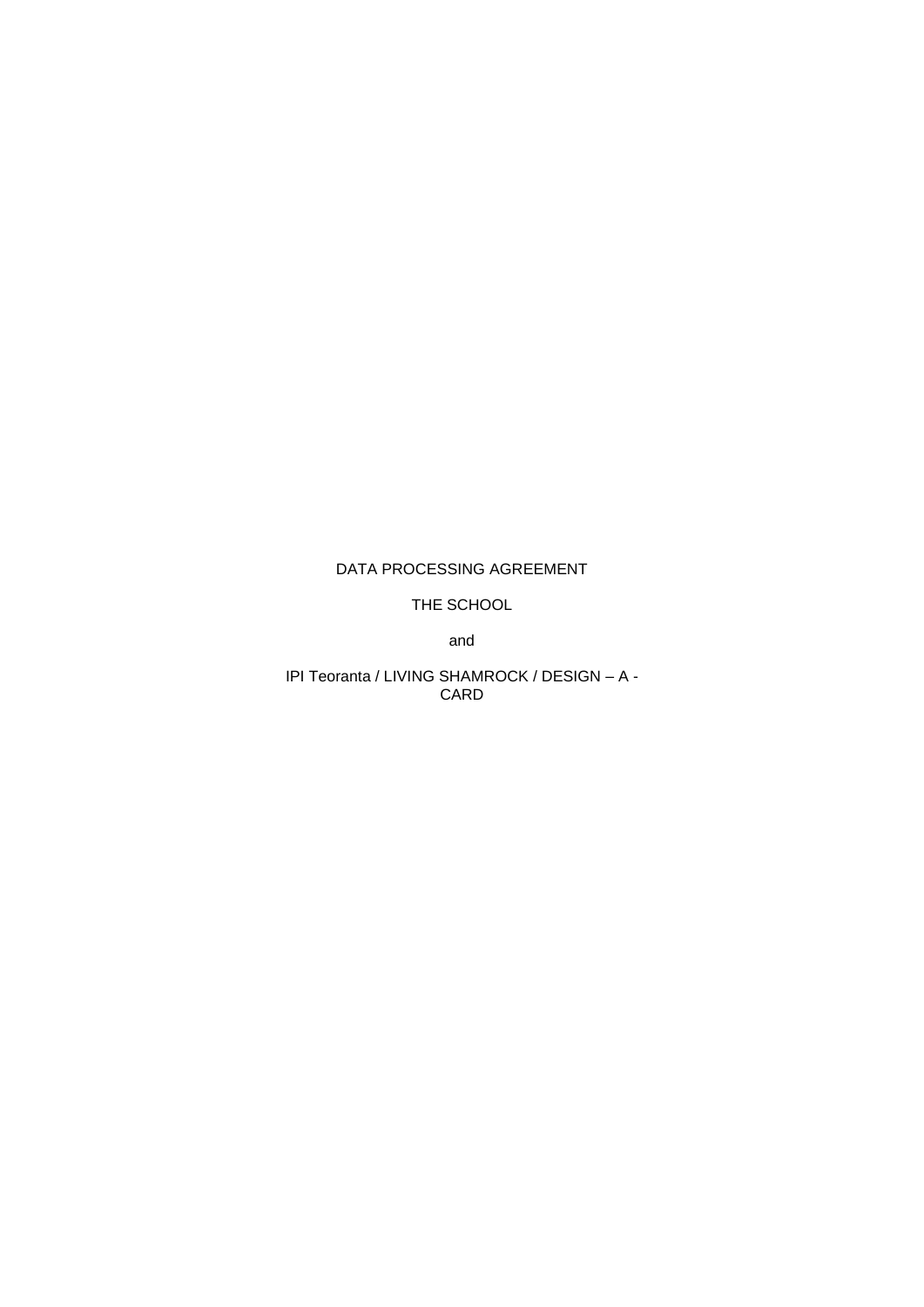# AGREEMENT DATED September 1st 2021

## BETWEEN:

- (1) **THE SCHOOL** of THE SCHOOL ("School"); (the "Controller") and
- (2) IPI Teoranta / Living Shamrock / Design a card having its registered office at Unit 3 Blyry Industrial Estate, Athlone, Co. Westmeath, Ireland (the "Processor").

#### BACKGROUND

- (A) This Agreement is to ensure there is in place proper arrangements relating to personal data passed from THE SCHOOL to the Processor.
- (B) This Agreement is compliant with the requirements of Article 28 of the General Data Protection Regulation.
- (C) The parties wish to record their commitments under this Agreement.

## IT IS AGREED AS FOLLOWS:

#### 1. DEFINITIONS AND INTERPRETATION

In this Agreement:

"Data Protection Laws" means the Data Protection Act 1998, together with successor legislation incorporating GDPR;

"Data" means personal data passed under this Agreement, being in particular pupil name, class and first name;

"GDPR" means the General Data Protection Regulation;

"Services" means creating and managing a school art project for the purposes of fundraising. The final product is a printed product containing pupils art.

#### 2. DATA PROCESSING

THE SCHOOL is the data controller for the Data and the Processor is the data processor for the Data. The Data Processor agrees to process the Data only in accordance with Data Protection Laws and in particular on the following conditions:

- a. the Processor shall only process the Data (i) on the written instructions from THE SCHOOL (ii) only process the Data for completing the Services and (iii) only process the Data in the EU with no transfer of the Data outside of the EU (Article 28, para 3(a) GDPR);
- b. ensure that all employees and other representatives accessing the Data are (i) aware of the terms of this Agreement and (ii) have received comprehensive training on Data Protection Laws and related good practice, and (iii) are bound by a commitment of confidentiality (Article 28, para 3(b) GDPR);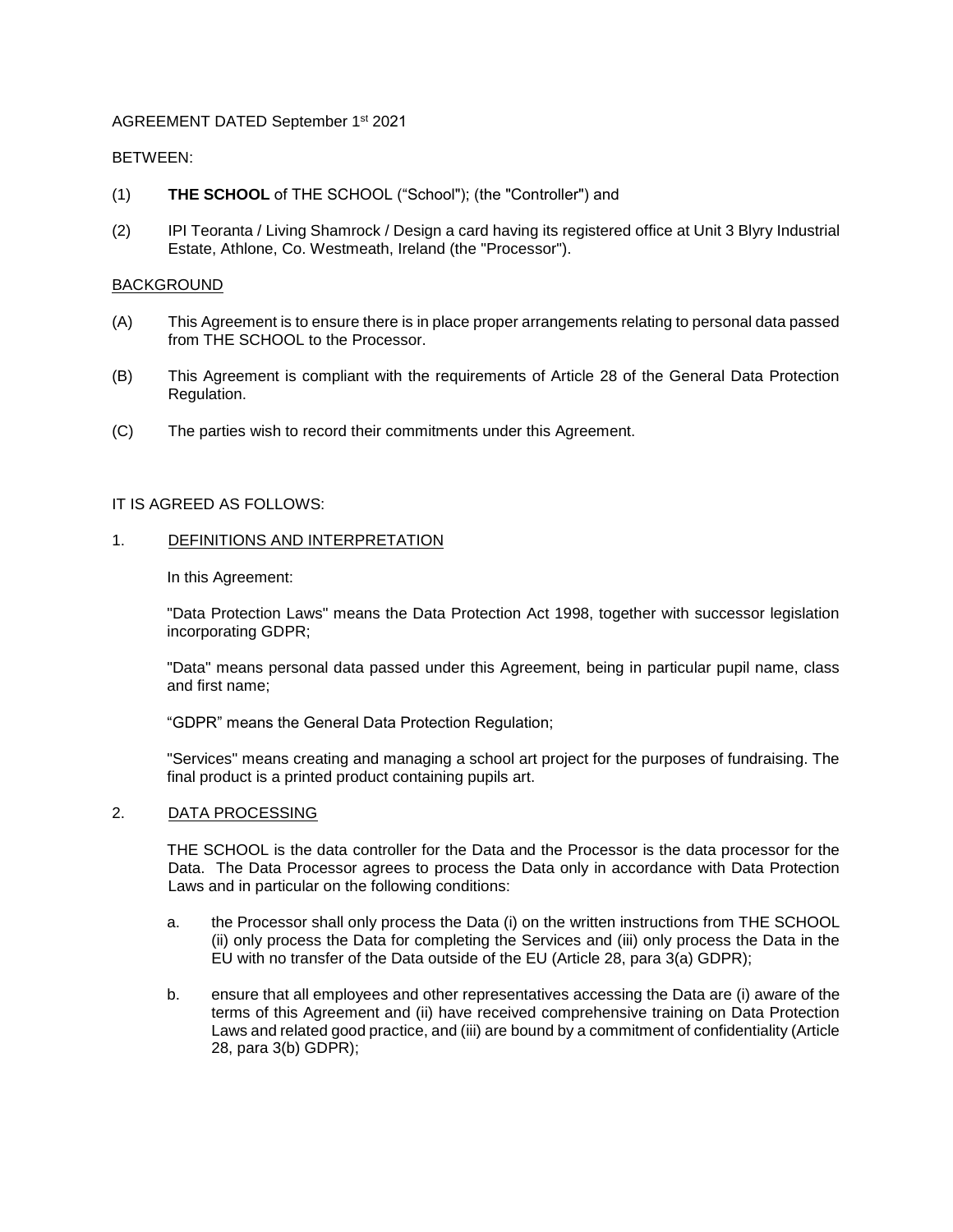- c. THE SCHOOL and the Processor have agreed to implement appropriate technical and organisational measures to ensure a level of security appropriate to the risk, complying with Article 32 of GDPR, details of those measures are set out under Part A of the Annex to this Agreement (Article 28, para 3(c) GDPR);
- d. the Processor involve a permitted third party partner in processing the Data for the purposes of performing/producing the final product. (Data Processors" or "Sub-Processors") (Article 28, para 3(d) GDPR);
- e. taking into account the nature of the processing, assist THE SCHOOL by appropriate technical and organisational measures, in so far as this is possible, for the fulfilment of THE SCHOOL' obligation to respond to requests from individuals exercising their rights laid down in Chapter III of GDPR – rights to erasure, rectification, access, restriction, portability, object and right not to be subject to automated decision making etc (Article 28, para 3(e) GDPR);
- f. assist THE SCHOOL in ensuring compliance with the obligations pursuant to Articles 32 to 36 of GDPR – security, notification of data breaches, communication of data breaches to individuals, data protection impact assessments and when necessary consultation with the ICO etc, taking into account the nature of processing and the information available to the Processor (Article 28, para 3(f) GDPR);
- g. at THE SCHOOL' choice safely delete or return the Data at any time. [It has been agreed that the Processor will in any event securely delete the Data at the end of the Services]. Where the Processor is to delete the Data, deletion shall include destruction of all existing copies unless otherwise a legal requirement to retain the Data. Where there is a legal requirement the Processor will prior to entering into this Agreement confirm such an obligation in writing to THE SCHOOL. Upon request by THE SCHOOL the Processor shall provide certification of destruction of all Data (Article 28, para 3(g) GDPR);
- h. make immediately available to THE SCHOOL all information necessary to demonstrate compliance with the obligations laid down under this Agreement and allow for and contribute to any audits, inspections or other verification exercises required by THE SCHOOL from time to time (Article 28, para 3(h) GDPR);
- i. arrangements relating to the secure transfer of the Data from THE SCHOOL to the Processor and the safe keeping of the Data by the Processor are detailed under Part A of the Annex.
- j. maintain the integrity of the Data, without alteration, ensuring that the Data can be separated from any other information created; and
- k. immediately contact THE SCHOOL if there is any personal data breach or incident where the Data may have been compromised.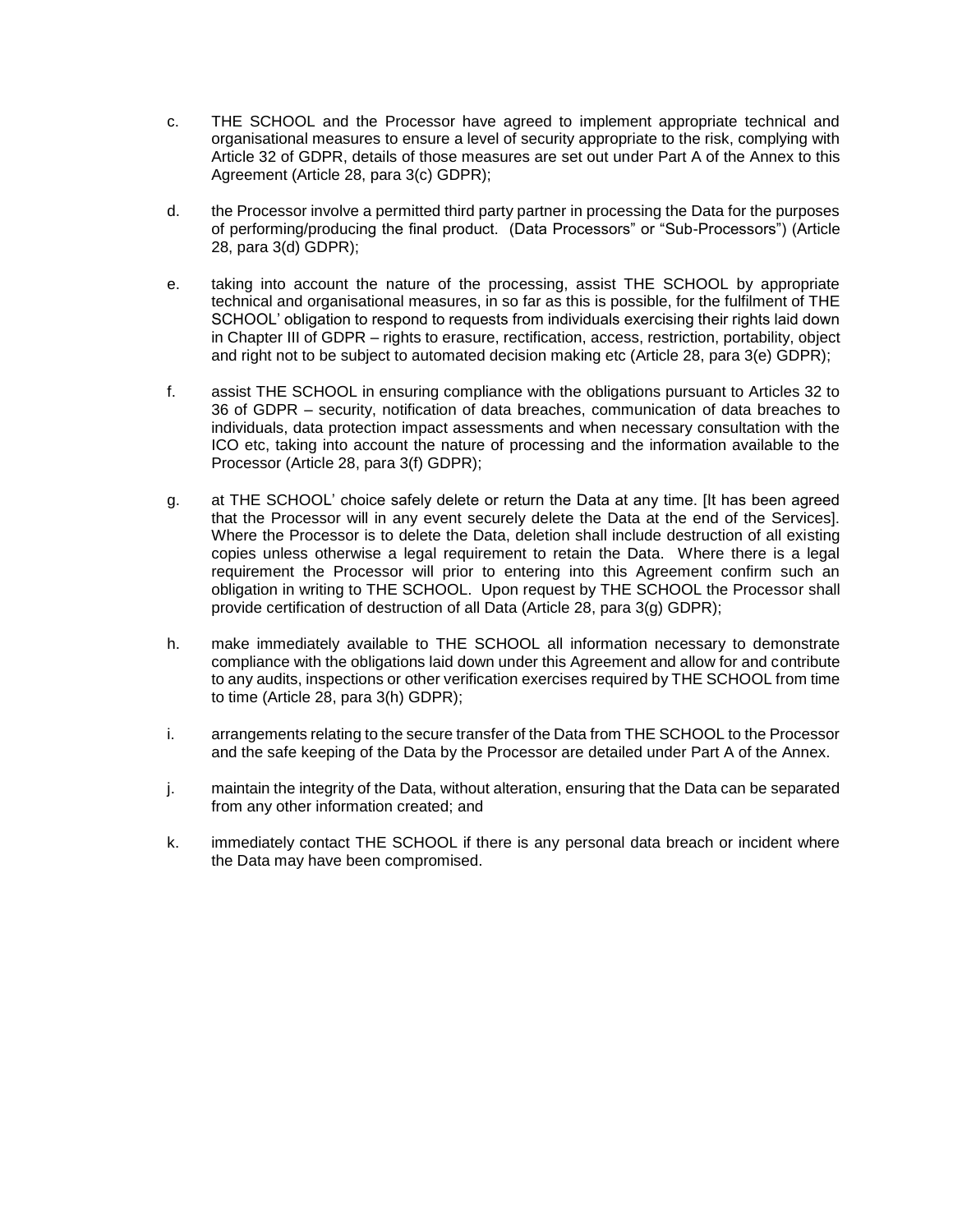## 3. Termination

THE SCHOOL may immediately terminate this Agreement on written notice to the Processor. The Processor may not terminate this Agreement without the written consent of THE SCHOOL.

- 4. General
	- a. This Agreement may only be varied with the written consent of both parties.
	- b. For the purposes of this Agreement the representatives of each party are detailed under Part B of the Annex.
	- c. This Agreement represents the entire understanding of the parties relating to necessary legal protections arising out of their data controller/processor relationship under Data Protection Laws.
	- d. This Agreement is subject to EU/Irish law and the exclusive jurisdiction of the Irish Courts.

For and on behalf of THE SCHOOL

………………………………………………….

For and on behalf of IPI Teoranta / LIVING SHAMROCK / DESIGN – A - CARD

………………………………………………….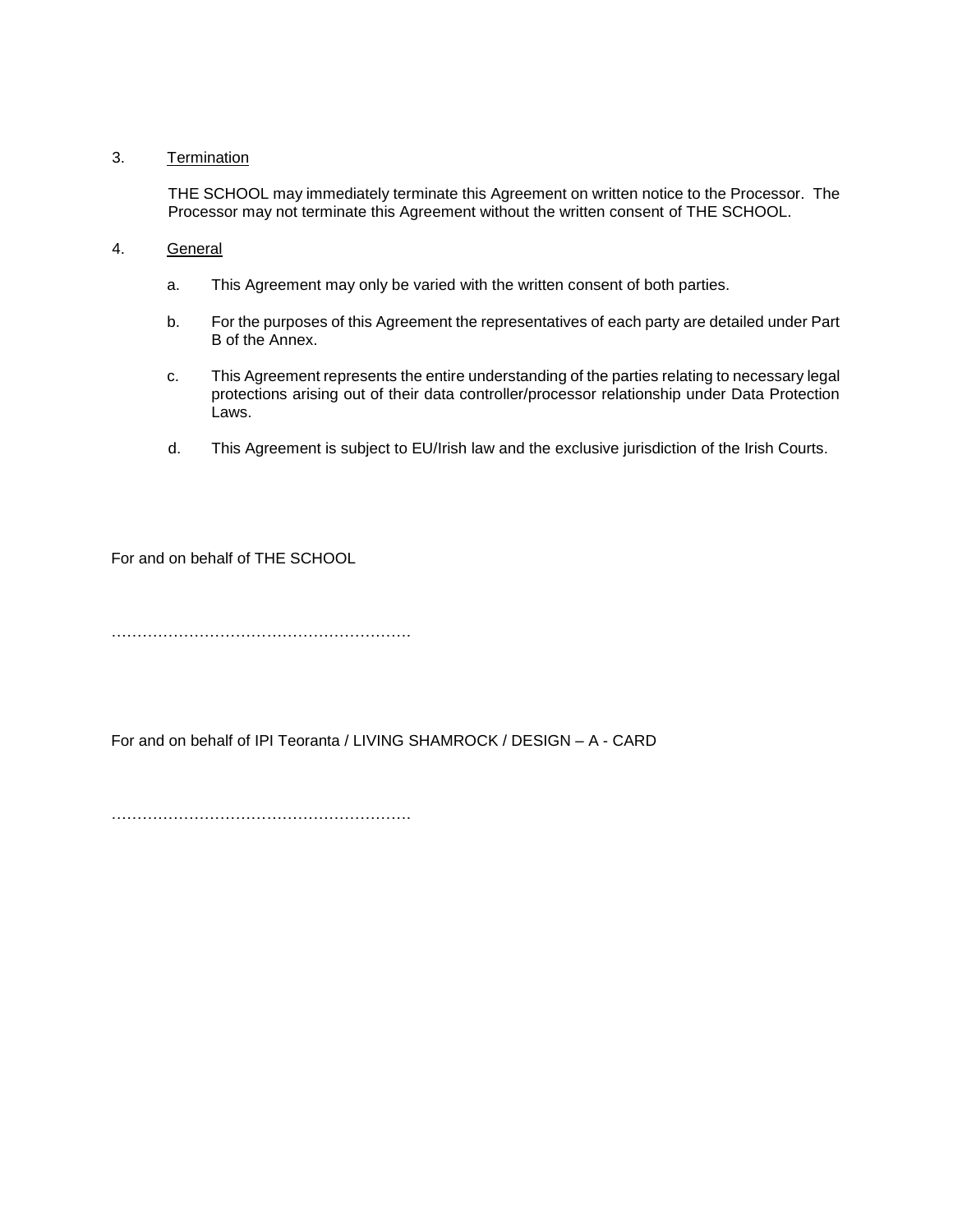#### **ANNEX**

## **Part A**

#### Compliance with Article 32, para 1 of GDPR

1. Consideration of anonymisation, pseudonymisation and encryption.

*The personal/sensitive data is being encrypted at source in the database using symmetric keys. This ensures that even in the event of direct access to the database by an unauthorized user, such data will still be inaccessible.*

*In the event that the data needs to be analysed for the purpose of identifying system issues, all data will be immediately anonymised using masking software prior to it being transferred from its host server.* 

2. The ability to ensure the ongoing confidentiality, integrity, availability and resilience of processing systems and related services.

*Access to the system that store the personal/sensitive data is limited to those with the appropriate access rights.*

3. The ability to restore the availability and access to personal data in a timely manner in the event of a physical or technical incident.

*Our system runs a backup on a second VM in the unlikely event of an incident. This data is encrypted at source and only available to authorized processors.*

4. A process for regularly testing, assessing and evaluating the effectiveness of the technical and organisational measures for ensuring the security of the processing.

*Backups are checked quarterly to confirm the data encryption at source is working as expected.*

#### Compliance with Article 32, para 2 of GDPR

*.*

5. In assessing the appropriate level of security account shall be taken in particular of the risks that are presented by processing, in particular from accidental or unlawful destruction, loss, alteration, unauthorised disclosure of or access to data transmitted, stored or otherwise processed.

*The pupils information is inputted into the platform. All pupil data is encrypted and only THE SCHOOL user and Living Shamrock have access to the data. Data files used for the final product are automatically created and deleted after use.*

*Files exported which contain personal/sensitive data are being password protected to avoid unauthorised access*